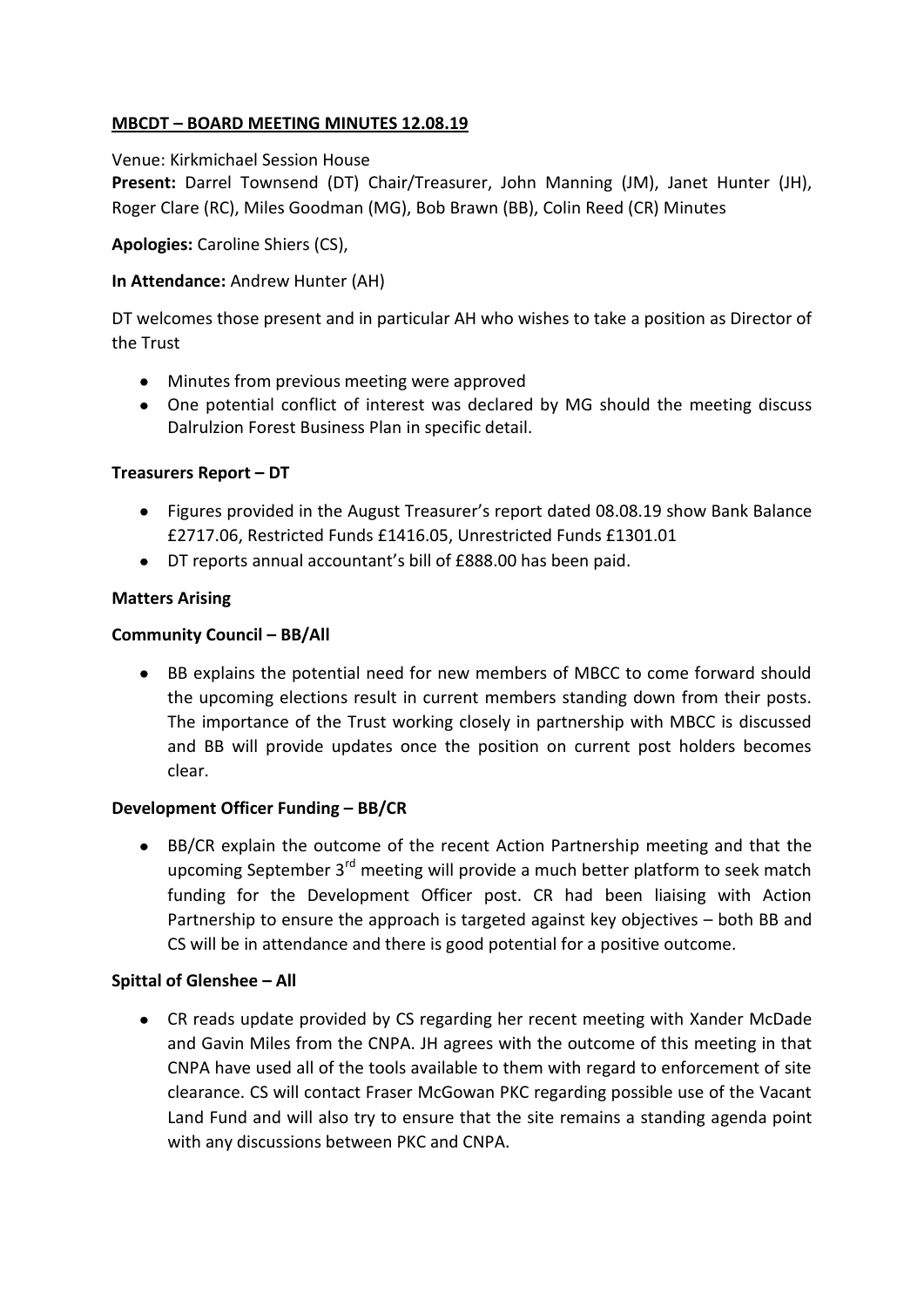General discussion follows as to what options are still available to help ensure a more positive outcome for the site. DT will also formally withdraw the draft Stage 1 Application to SLF.

# **BB leaves meeting due to travel commitment**

# **Dalrulzion Forest – All**

Group discussion led by DT regarding the news that the Stage 1 Application bid for funding has been approved – MG to speak with Calum Couston SLF in order to gain written confirmation. DT provides useful overview of his experience with the process of working with SLF funding and very firmly stresses the importance of the highest levels of governance and record keeping: DT will take responsibility for financial record keeping. Strategies regarding external communications are discussed and DT reminds All that both SLF/Lottery and SSE logos should be used. DT also requests of MG that any external communications be approved by the Board before publication.

# **CBOPS – CR/RC**

CR is administering the August order and will also liaise with Rix regarding the next levy payment to the Trust which is now due.

# **Post of Chair – DT**

- DT reminds All of his initial offer to take the role of Chair for a 3-6 month period which is now at an end. JM proposes that DT continue in this role and DT agrees to a period up to and including the 2019 AGM. The Board extends its thanks to DT for his continued hard work and focus.
- DT requests that preparations for the 2019 AGM be discussed at the next Board Meeting.

#### **Strathardle Gathering - All**

DT leads discussion on arrangements for the Trust's stall at this year's Gathering and  $\bullet$ volunteers will be available for set up, break down and staffing on the day. JM and Pat Townsend will build Archive display and MG the same for Dalrulzion materials. DT has some raffle prizes available but asks for more donations.

#### **AOB**

- DT reports that repairs have been undertaken on both Ballintuim and Enochdhu telephone box libraries and that the Trust are extremely grateful to JB Gow & Sons for this work which was very kindly carried out free of charge.
- DT is also working on a funding bid to move and refurbish the Glenshee telephone box. An appeal for more books is needed and CR to Action communications.
- The idea of a telephone box shaped bookmark with giving information on the Trust and the capability for people to make donations is discussed – AH to further investigate designs and costs and CR to Action on-line donation button.